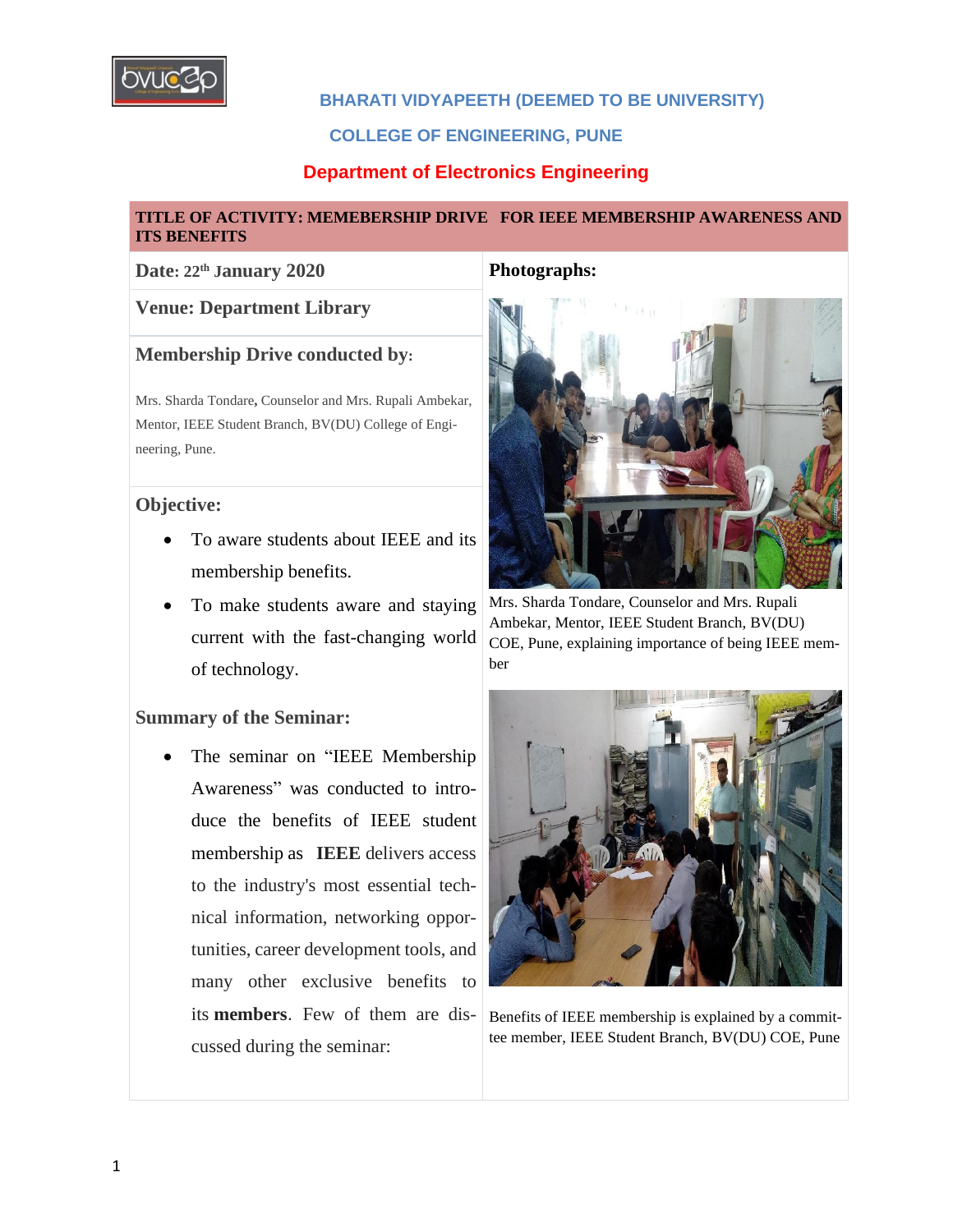

 **BHARATI VIDYAPEETH (DEEMED TO BE UNIVERSITY) COLLEGE OF ENGINEERING, PUNE**

# **Department of Electronics Engineering**

- 1. One more benefit of being a member of IEEE, one can interact with other IEEE members who share similar interests and can build a network revolving around your profession, industry or projects.
- 2. Being a member of IEEE, one can participate in IEEE events either free of cost or with minimum of fee as compared to Non-IEEE member.
- 3. If you are a member of IEEE, you can join Webinars which helps to boost your technical knowedge.